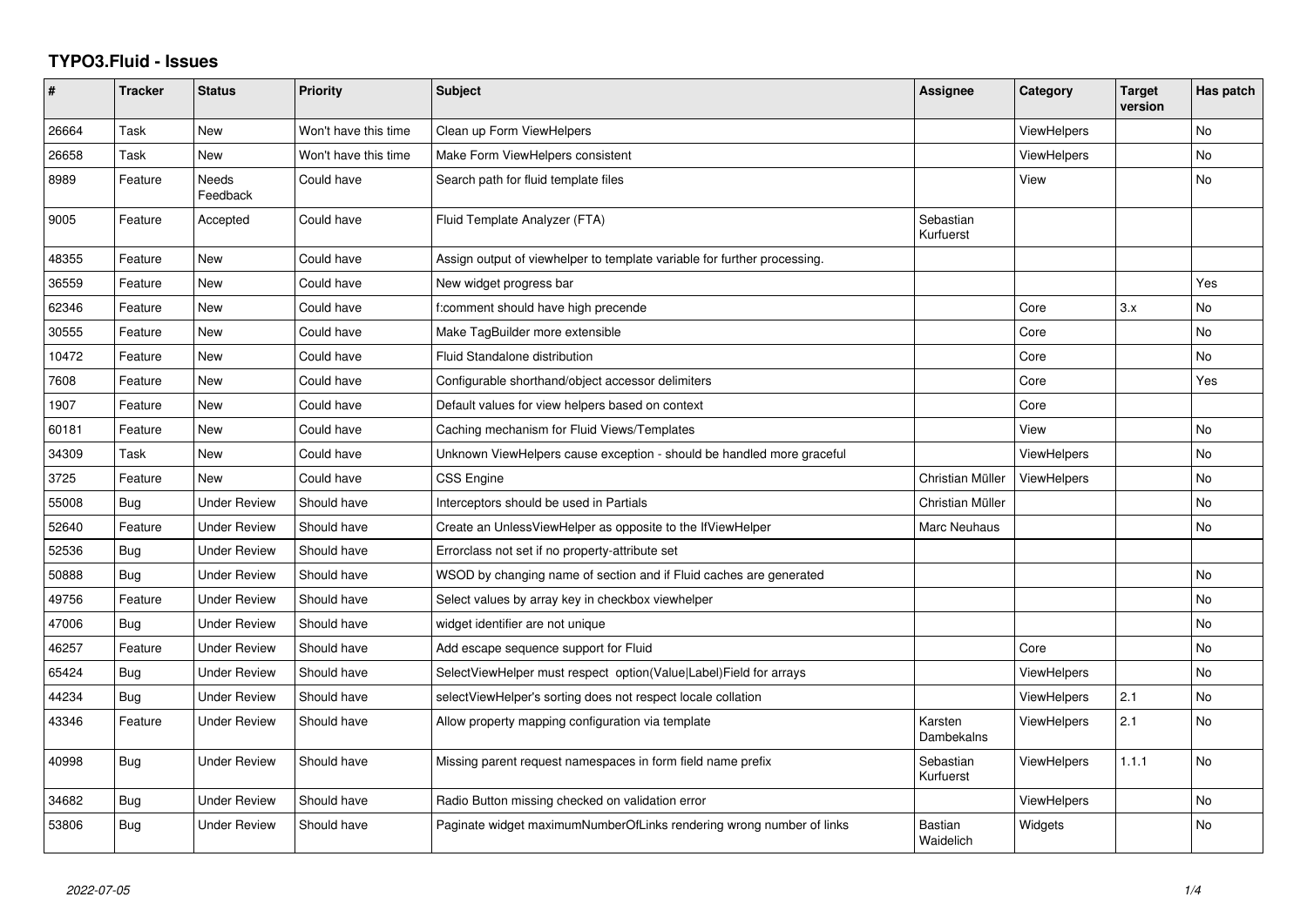| #     | <b>Tracker</b> | <b>Status</b>            | <b>Priority</b> | <b>Subject</b>                                                                     | <b>Assignee</b>             | Category           | <b>Target</b><br>version | Has patch |
|-------|----------------|--------------------------|-----------------|------------------------------------------------------------------------------------|-----------------------------|--------------------|--------------------------|-----------|
| 46091 | Task           | <b>Needs</b><br>Feedback | Should have     | Show source file name and position on exceptions during parsing                    |                             |                    |                          | <b>No</b> |
| 45345 | Feature        | <b>Needs</b><br>Feedback | Should have     | Easy to use comments for fluid that won't show in output                           |                             |                    |                          |           |
| 3291  | Feature        | Needs<br>Feedback        | Should have     | Cacheable viewhelpers                                                              |                             |                    |                          | No        |
| 33394 | Feature        | Needs<br>Feedback        | Should have     | Logical expression parser for BooleanNode                                          | Tobias Liebig               | Core               |                          | No        |
| 46289 | <b>Bug</b>     | Needs<br>Feedback        | Should have     | Enable Escaping Interceptor in XML request format                                  |                             | View               | 2.0.1                    | No        |
| 58862 | Bug            | Needs<br>Feedback        | Should have     | FormViewHelper doesn't accept NULL as value for \$arguments                        | Bastian<br>Waidelich        | <b>ViewHelpers</b> |                          | Yes       |
| 36662 | <b>Bug</b>     | Needs<br>Feedback        | Should have     | Checked state isn't always correct when property is collection                     | Kevin Ulrich<br>Moschallski | <b>ViewHelpers</b> | 1.1.1                    | <b>No</b> |
| 8491  | Task           | Needs<br>Feedback        | Should have     | link.action and uri.action differ in absolute argument                             | Karsten<br>Dambekalns       | <b>ViewHelpers</b> |                          | <b>No</b> |
| 28551 | <b>Bug</b>     | Accepted                 | Should have     | (v4) backport VHTest                                                               | Sebastian<br>Kurfuerst      |                    |                          | <b>No</b> |
| 5933  | Feature        | Accepted                 | Should have     | Optional section rendering                                                         | Sebastian<br>Kurfuerst      | <b>ViewHelpers</b> |                          | <b>No</b> |
| 60271 | Feature        | New                      | Should have     | Paginate viewhelper, should also support arrays                                    |                             |                    |                          | <b>No</b> |
| 58983 | Bug            | New                      | Should have     | format.date does not respect linebreaks and throws exception                       |                             |                    |                          | No        |
| 58921 | Bug            | <b>New</b>               | Should have     | f:form.* VHs crash if NOT inside f:form but followed by f:form                     |                             |                    |                          | <b>No</b> |
| 56237 | Task           | <b>New</b>               | Should have     | in-line (Condition) View Helpers should not evaluate on parsing                    |                             |                    |                          | No        |
| 52591 | Bug            | New                      | Should have     | The Pagination Widget broken for joined objects                                    |                             |                    |                          | <b>No</b> |
| 52419 | <b>Bug</b>     | <b>New</b>               | Should have     | Wrong PHPDocs notation for default value inline f:translate viewhelper             |                             |                    | 2.0                      | No        |
| 51277 | Feature        | New                      | Should have     | ViewHelper context should be aware of actual file occurrence                       |                             |                    |                          | No        |
| 47669 | Task           | New                      | Should have     | FormViewHelper does not define the default request method                          |                             |                    |                          | <b>No</b> |
| 46545 | Feature        | New                      | Should have     | Better support for arrays in options of SelectViewHelper                           |                             |                    |                          | No        |
| 45153 | Feature        | New                      | Should have     | f:be.menus.actionMenuItem - Detection of the current select option is insufficient |                             |                    |                          | <b>No</b> |
| 43071 | Task           | New                      | Should have     | Remove TOKENS for adding fallback teplates in B                                    |                             |                    |                          | No        |
| 42743 | Task           | New                      | Should have     | Remove inline style for hidden form fields                                         |                             |                    |                          | No        |
| 42397 | Feature        | New                      | Should have     | Missing viewhelper for general links                                               |                             |                    |                          | No        |
| 40081 | Feature        | New                      | Should have     | Allow assigned variables as keys in arrays                                         |                             |                    |                          | No        |
| 38130 | Feature        | New                      | Should have     | Checkboxes and multiple select fields should have an assignable default value      |                             |                    |                          | No        |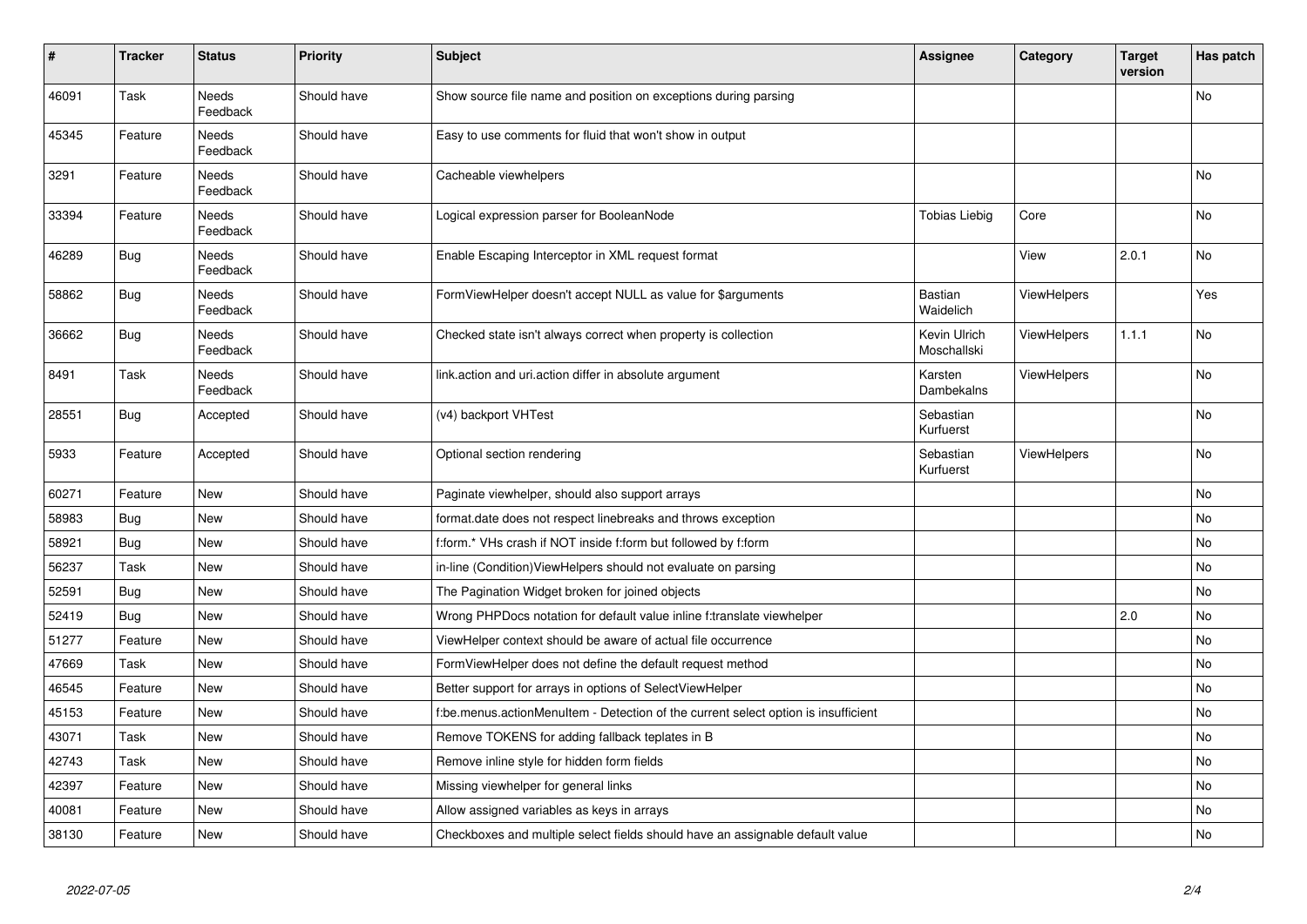| #     | <b>Tracker</b> | <b>Status</b> | <b>Priority</b> | <b>Subject</b>                                                                                              | <b>Assignee</b>        | Category    | <b>Target</b><br>version | Has patch |
|-------|----------------|---------------|-----------------|-------------------------------------------------------------------------------------------------------------|------------------------|-------------|--------------------------|-----------|
| 37095 | Feature        | New           | Should have     | It should be possible to set a different template on a Fluid TemplateView inside an<br>action               | Christopher<br>Hlubek  |             |                          | No        |
| 33215 | Feature        | New           | Should have     | RFC: Dynamic values in ObjectAccess paths                                                                   |                        |             |                          | No        |
| 28554 | Bug            | New           | Should have     | (v4) implement feature flag to disable caching                                                              |                        |             |                          | No        |
| 28553 | Bug            | New           | Should have     | improve XHProf test setup                                                                                   |                        |             |                          | No        |
| 28552 | Bug            | New           | Should have     | (v5) write ViewHelper test for compiled run; adjust functional test to do two passes<br>(uncached & cached) |                        |             |                          | No        |
| 28550 | Bug            | New           | Should have     | (v4) make widgets cacheable, i.e. not implement childnodeaccess interface                                   |                        |             |                          | No        |
| 28549 | <b>Bug</b>     | New           | Should have     | make widgets cacheable, i.e. not implement childnodeaccess interface                                        |                        |             |                          | No        |
| 13045 | Bug            | New           | Should have     | Entity decode of strings are different between if-conditions and output of variable                         |                        |             |                          |           |
| 9514  | Feature        | New           | Should have     | Support explicit Array Arguments for ViewHelpers                                                            |                        |             |                          |           |
| 39990 | Bug            | New           | Should have     | Same form twice in one template: hidden fields for empty values are only rendered<br>once                   |                        | Core        |                          | No        |
| 32035 | Task           | <b>New</b>    | Should have     | Improve fluid error messages                                                                                |                        | Core        |                          | Yes       |
| 12863 | Bug            | New           | Should have     | Attributes of a viewhelper can't contain a '-'                                                              | Sebastian<br>Kurfuerst | Core        |                          | No        |
| 4704  | Feature        | New           | Should have     | Improve parsing exception messages                                                                          |                        | Core        |                          |           |
| 3481  | Bug            | New           | Should have     | Use ViewHelperVariableContainer in PostParseFacet                                                           |                        | Core        |                          | No        |
| 45394 | Task           | New           | Should have     | Forwardport Unit test for standalone view                                                                   |                        | View        |                          | No        |
| 43072 | Task           | New           | Should have     | Remove TOKENS for adding templates fallback in Backporter                                                   |                        | View        |                          | No        |
| 60003 | Feature        | New           | Should have     | Add required-Attribute to f:form.password                                                                   |                        | ViewHelpers |                          | No        |
| 54284 | Bug            | New           | Should have     | Default Option for Switch/Case VH                                                                           |                        | ViewHelpers |                          | No        |
| 54195 | Task           | New           | Should have     | Rename and move FormViewHelper's errorClass value, currently 'f3-form-error'                                | Adrian Föder           | ViewHelpers |                          | No        |
| 49600 | Bug            | New           | Should have     | f:form tag shown as a HTML on frontend                                                                      |                        | ViewHelpers |                          | No        |
| 39936 | Feature        | New           | Should have     | registerTagAttribute should handle default values                                                           |                        | ViewHelpers |                          | No        |
| 37619 | Bug            | New           | Should have     | Fatal Error when using variable in name attribute of Section ViewHelper                                     |                        | ViewHelpers |                          | No        |
| 36410 | Feature        | New           | Should have     | Allow templates to send arguments back to layout                                                            |                        | ViewHelpers |                          | No        |
| 30937 | <b>Bug</b>     | New           | Should have     | CropViewHelper stringToTruncate can't be supplied so it can't be easily extended                            |                        | ViewHelpers |                          | Yes       |
| 10911 | Task           | New           | Should have     | Tx_Fluid_ViewHelpers_Form_AbstractFormViewHelper->renderHiddenIdentityField<br>should be more reliable      |                        | ViewHelpers |                          | NO.       |
| 9950  | Task           | New           | Should have     | Binding to nested arrays impossible for form-elements                                                       |                        | ViewHelpers |                          |           |
| 8648  | <b>Bug</b>     | New           | Should have     | format.crop ViewHelper should support all features of the crop stdWrap function                             |                        | ViewHelpers |                          | No        |
| 36655 | <b>Bug</b>     | New           | Should have     | Pagination Links                                                                                            |                        | Widgets     |                          | No        |
| 31955 | Feature        | New           | Should have     | f:uri.widget                                                                                                |                        | Widgets     |                          | No        |